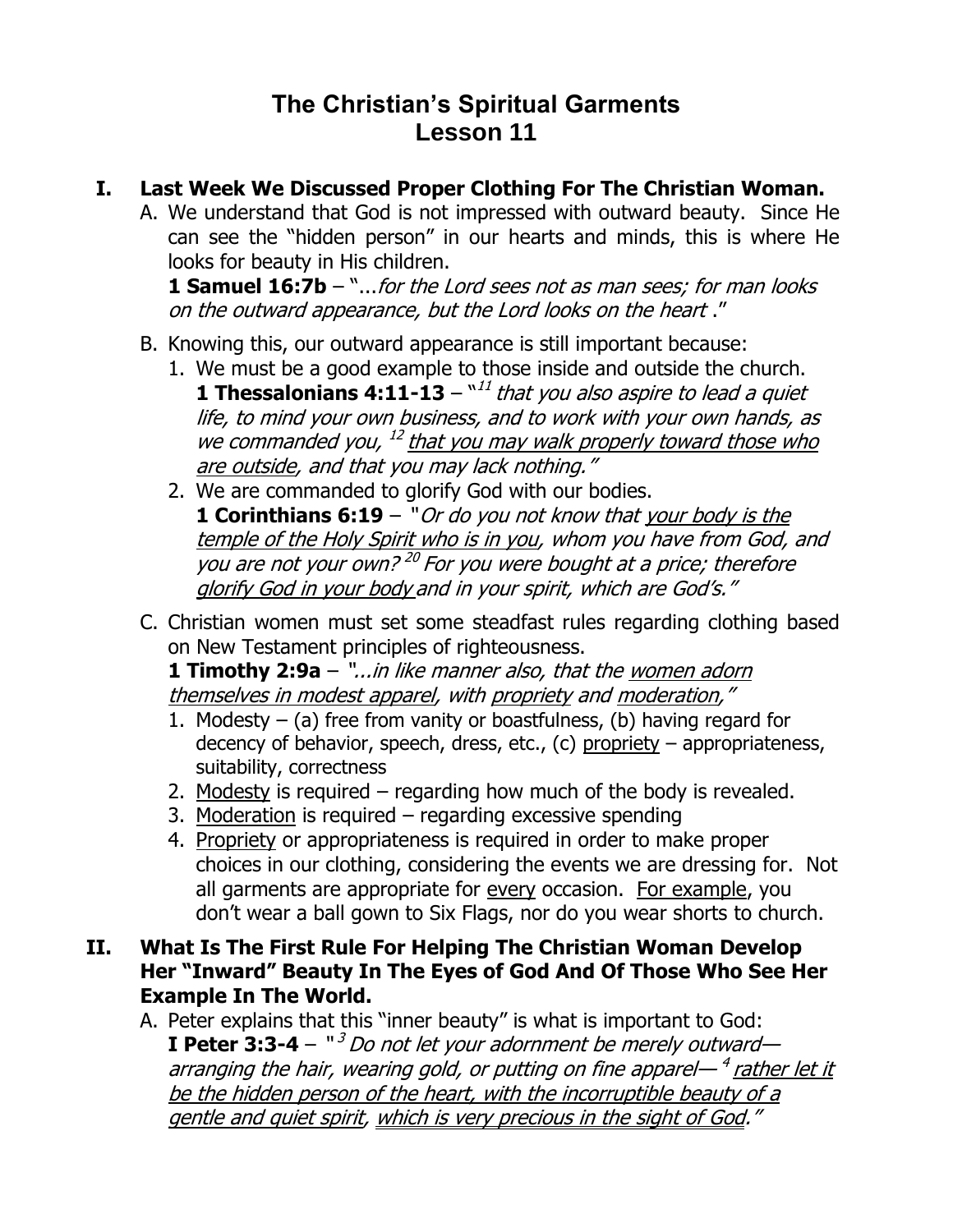- B. **Love God above all else**. Pleasing God will never be the priority it must be until we love Him above ALL else.
	- 1. **Deuteronomy 6:3-4**  " 4 "Hear, O Israel: The LORD our God, the Lorp is one! <sup>5</sup> You shall love the Lorp your God with all your heart, with all your soul, and with all your strength."
	- 2. **[Mark 12:30](http://www.biblegateway.com/passage/?search=Mark+12:30&version=NKJV)** " And you shall love the Lord your God with all your heart, with all your soul, with all your mind, and with all your strength.' This is the first commandment."
	- 3. Jesus tells us that love compels action:
		- a. **John 14:15** "If you love Me, keep My commandments.
		- b. **Matthew 6:33** "But seek first the kingdom of God and His righteousness, and all these things shall be added to you."
	- 4. It is human nature to organize our priorities according to what we value most. Are we less productive in the kingdom because our love of God is not really our first love?
	- 5. Friendship with the world can be the greatest threat to loving God above all else.

**James 4:4-5** – <sup>14</sup>Do you not know that <u>friendship with the world is</u> enmity with God? Whoever therefore wants to be a friend of the world <u>makes himself an enemy of God</u>. <sup>5</sup> Or do you think that the Scripture says in vain, 'The Spirit who dwells in us yearns jealously'?"

**God is jealous of anything that prevents us from loving Him most.**

- 6. In **Revelation 2** we read the letter to the church in Ephesus. It said, "I know your works:
	- a. They labored in the kingdom
	- b. They were patient.
	- c. They would not bear those who were evil.
	- d. They tested false apostles and found them liars.
	- e. They persevered.
	- f. Yet notice how they failed:

**Revelation 2:4-5** – "Nevertheless I have this against you, that you have left your first love. Remember therefore from where you have fallen; repent and do the first works or else I will come to you quickly and remove your lampstand from its place – unless you repent."

- g. Many today have lost that initial enthusiasm for reaching out to the lost, the hungry, the sick, the discouraged, the grieving, the poor that are all around us. Serving God may mean learning something new or trying something different than we think we are capable of.
- h. We must strive to be like Paul, who took advantage of every opportunity to serve God – even when it was hard, or inconvenient or he was in pain or when he was criticized and persecuted.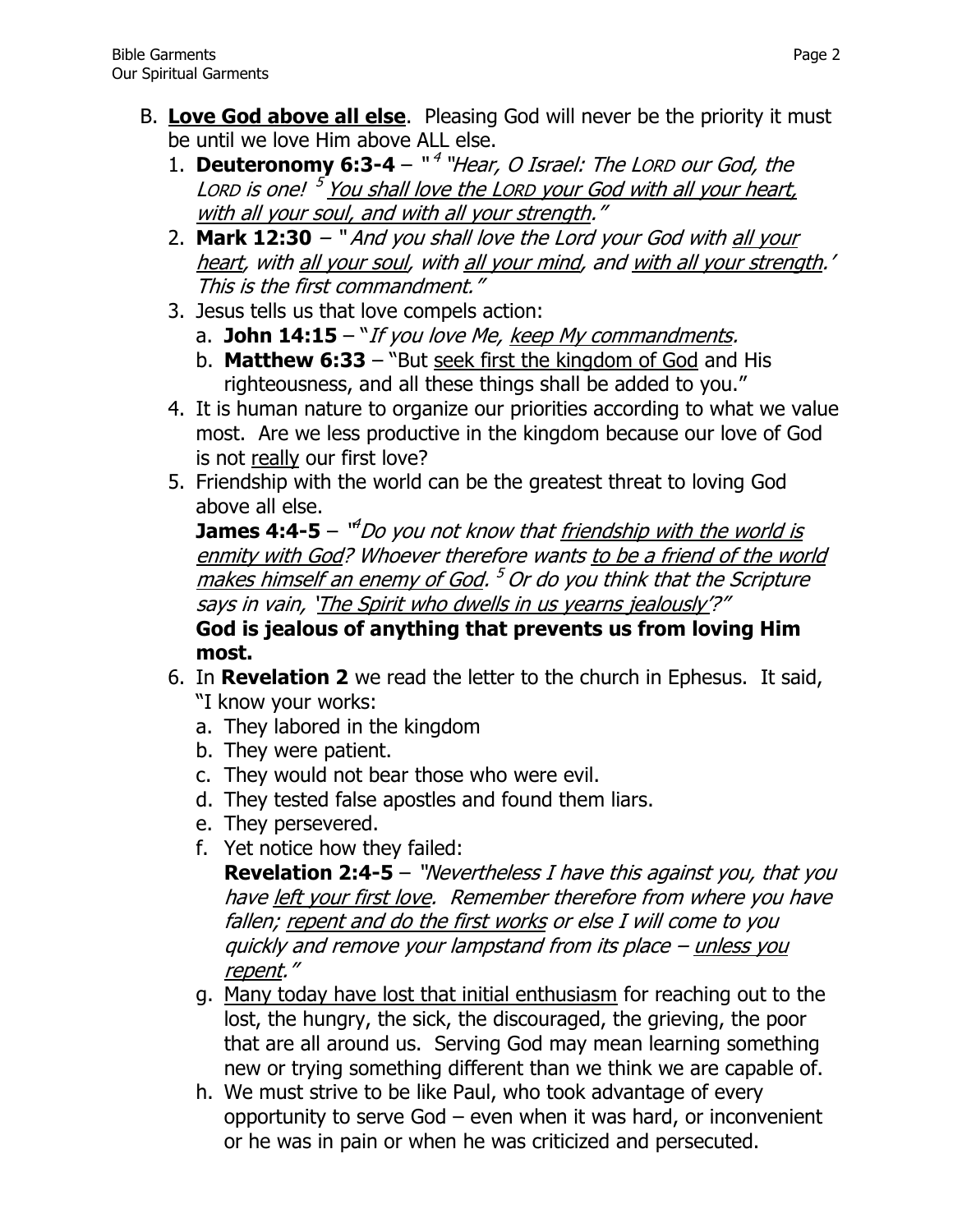**2 Corinthians 12:9-11**  $-$  "  $\frac{9}{3}$  And He said to me, "My grace is sufficient for you, for My strength is made perfect in weakness." Therefore most gladly I will rather boast in my infirmities, that the power of Christ may rest upon me. <sup>10</sup> Therefore <u>I take pleasure in</u> infirmities, in reproaches, in needs, in persecutions, in distresses, for Christ's sake. For **when I am weak, then I am strong**."

i. God wants us to attempt things that we think we are too weak to do. Only then will we realize that God provides the strength we need to accomplish His work. That leaves us with nothing to boast about since we are only capable with His help.

## **III. What Are The Christian Virtues That Must Clothe The Christian Woman?**

- A. HUMILITY **I Peter 5:5** "Likewise you younger people, submit yourselves to your elders. Yes, all of you be submissive to one another, and be clothed with humility, for "God resists the proud, But gives grace to the humble."
	- 1. Christ left an example that we should follow in His footsteps: **Philippians 2:3-8**  $\sqrt{3}$  *Do nothing out of selfish ambition or vain* conceit, but **in humility** consider others better than yourselves. 4 Each of you should look not only to your own interests, but also to the interests of others. <sup>5</sup> Your attitude should be the same as that of Christ <u>Jesus:</u> <sup>6</sup> Who, being in very nature God, did not consider equality with God something to be grasped, <sup>7</sup> but <u>made himself nothing, taking the</u> very nature of a servant, being made in human likeness. <sup>8</sup> And being found in appearance as a man, he humbled himself and became obedient to death – even death on a cross!"
	- 2. Jesus said we must deny ourselves: **Luke 9:23** " Then He said to them all, "If anyone desires to come after Me, let him deny himself, and take up his cross daily, and follow Me."
	- 3. Following the example of Christ, Christians should be willing to perform the most menial services for other people. **John 13:14-16** – "Now that I, your Lord and Teacher, have washed your feet, you also should wash one another's feet. I have set you an example that you should do as I have done for you. I tell you the truth, no servant is greater that his master, nor is a messenger greater than the one who sent him."
	- 4. **Colossians 2:16-23** "Let no one cheat you out of your reward, taking delight in false humility and worship of angels, intruding into those things which he has not seen, vainly puffed up by his fleshly mind, and not holding fast to the Head, from whom all the body, nourished and knit together by joints and ligaments, grows with the increase that is from God."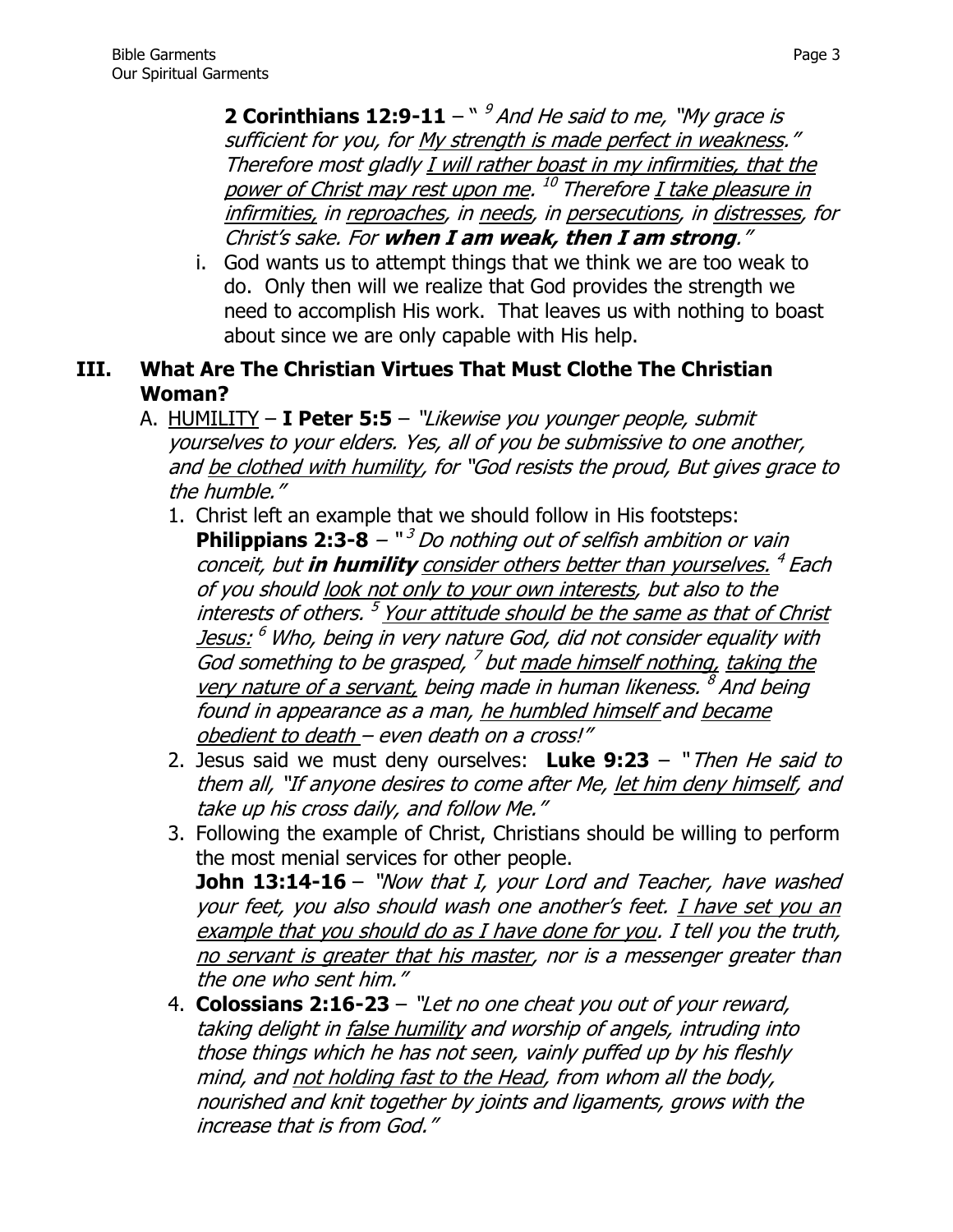- a. False teaching is a symptom of haughtiness, not humility. When we do not "hold fast to the Head (Jesus Christ)" of the church we begin to rationalize over-stepping the authority of Christ as the head of the church.
- b. No "beheaded" creature can survive. The body of Christ is nourished and knit together" by the head. The head is the decision making center of the body. The parts only work when they are connected to the head.
- c. Growth of the body results when the head is secure in its place. Then God allows the growth to flow to the body.
- d. Congregations who have relaxed the standards of Christ in order to "grow" their congregation do not get true growth – their body just "swells". Swelling in a body indicates that something is wrong.
- B. SUBMISSION Submission is an underlying theme of the whole Bible. It is necessary to learn submission at an early age, so God created the chain of authority for the family, for the church, and for the government.
	- 1. We will never be able to love God above all else and obey His commandments if we do not understand the importance of submission.
	- 2. The fleshly nature is rebellious and must be made to submit.
	- 3. Paul defines the line of authority for the church and the family
		- a. Family **Ephesians 5:22-25**:
			- Vs 22 "Wives submit to your own husbands, as to the Lord."
			- Vs 23 "For the husband is head of the wife..."
			- Vs 25 Husbands have a responsibility as the head of the family. "Husbands, love your wives, just as Christ also loved the church and gave Himself for her..."
			- Women in the world today seem to hate the words "submit" and "submissive" because for decades the feminist agenda has told women they can and should do anything a man can do.
				- $\checkmark$  They view submission as weakness, lack of ambition, laziness, lack of self-esteem and even ignorant. But the Biblical idea of submission is FAR from that.
				- $\checkmark$  When a husband loves his wife as Christ loves the church, he is not a domineering dictator. He loves her, treasures her, protects her, defends her and works to provide for her. He is willing to give up his life for her  $-$  just as Christ did for the church. Women in the world cannot experience such a relationship outside of Christianity.
				- $\checkmark$  A submissive woman can still make decisions, earn and handle money, be productive in society and the church, and be wise council in the family. She will not diminish her husband's authority (especially in front of others).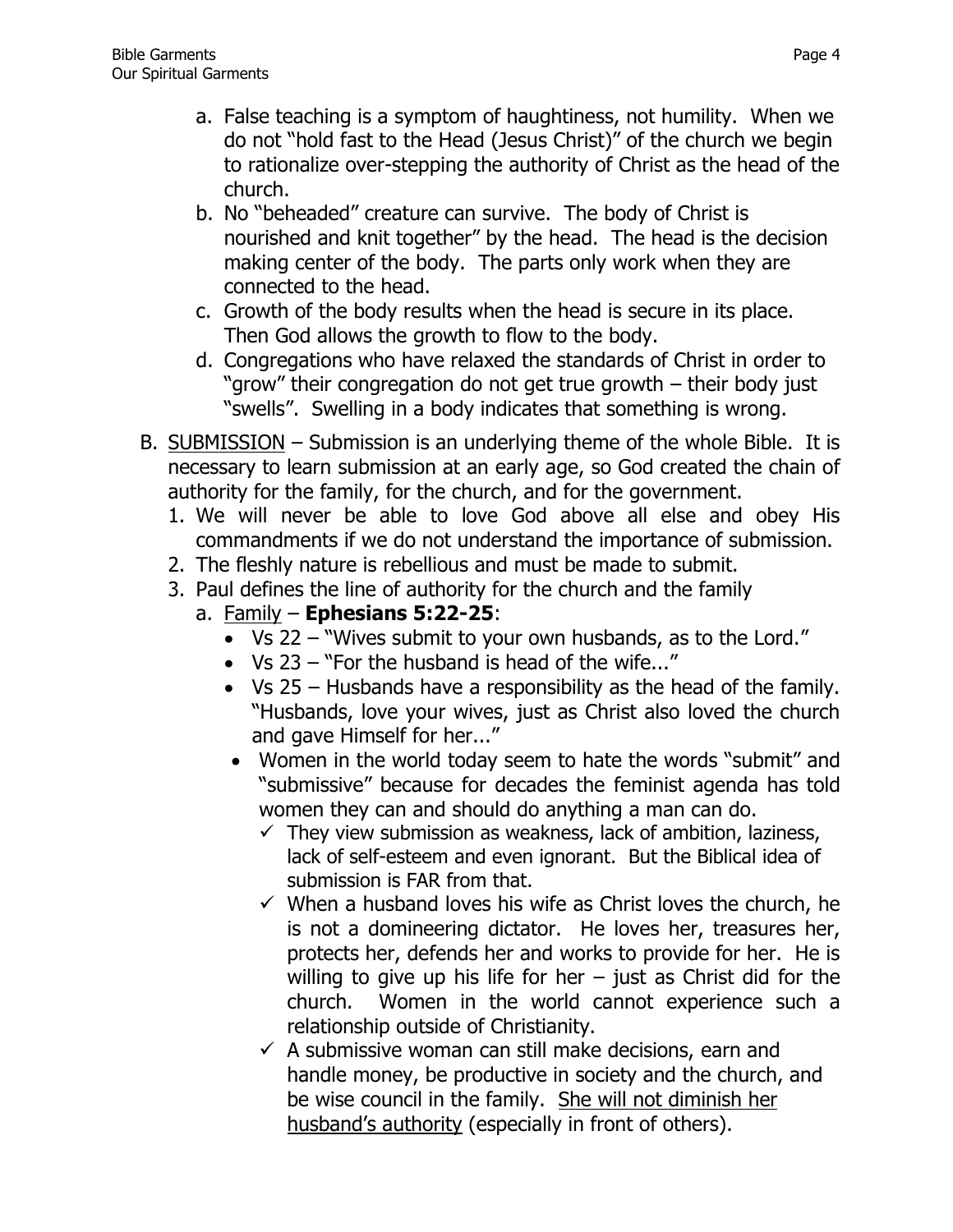- $\checkmark$  A submissive woman discusses situations that affect the family with her husband so they can both come to an agreement regarding the outcome because they both respect each other.
- b. Church
	- Vs 22 "...Christ is the head of the church; and the savior of the body."
	- Vs 24 "The church is subject to Christ...", meaning every individual in the church.
	- **Matthew 26:39** Jesus was submissive to the will of God. "He went a little farther and fell on His face, and prayed, saying, "O My Father, if it is possible, let this cup pass from Me; nevertheless, not as I will, but as You will."
	- Jesus is our perfect example of submission to God in dire circumstances. It is easy to be submissive when it doesn't cost you anything – but what about when it can cost you enormously?
- c. Government **Romans 13:1-2** "Let every soul be subject to the governing authorities. For there is no authority except from God, and the authorities that exist are appointed by God. <sup>2</sup> Therefore whoever resists the authority resists the ordinance of God, and those who resist will bring judgment on themselves."
	- Unfortunately, this passage does not apply only to good governments. All government authority comes from God and we are bound to obey the laws of the land.
	- The exceptions for this rule are:
		- $\checkmark$  when government demands compliance with laws that go against the word of God. If a Christian must go against God in order to comply with laws of the land, we must not.
		- $\checkmark$  when government forbids worship of God
		- $\checkmark$  when government forbids certain Biblical teaching because it may offend others (homosexuality, monogamy, moral purity, point out existing religious error, sin etc)
	- Submission to the government is NOT a suggestion, it is a commandment.

**I Peter 2:13-17** – "<sup>13</sup> Therefore <u>submit yourselves to every</u> ordinance of man for the Lord's sake, whether to the king as supreme,  $^{\rm 14}$  or to governors, as to those who are sent by him for the punishment of evildoers and for the praise of those who do good. <sup>15</sup> For this is the will of God, that by doing good you may put to silence the ignorance of foolish men— <sup>16</sup> as free, yet not using liberty as a cloak for vice, but as bondservants of God.  $^{17}$  Honor all people. Love the brotherhood. Fear God. Honor the king."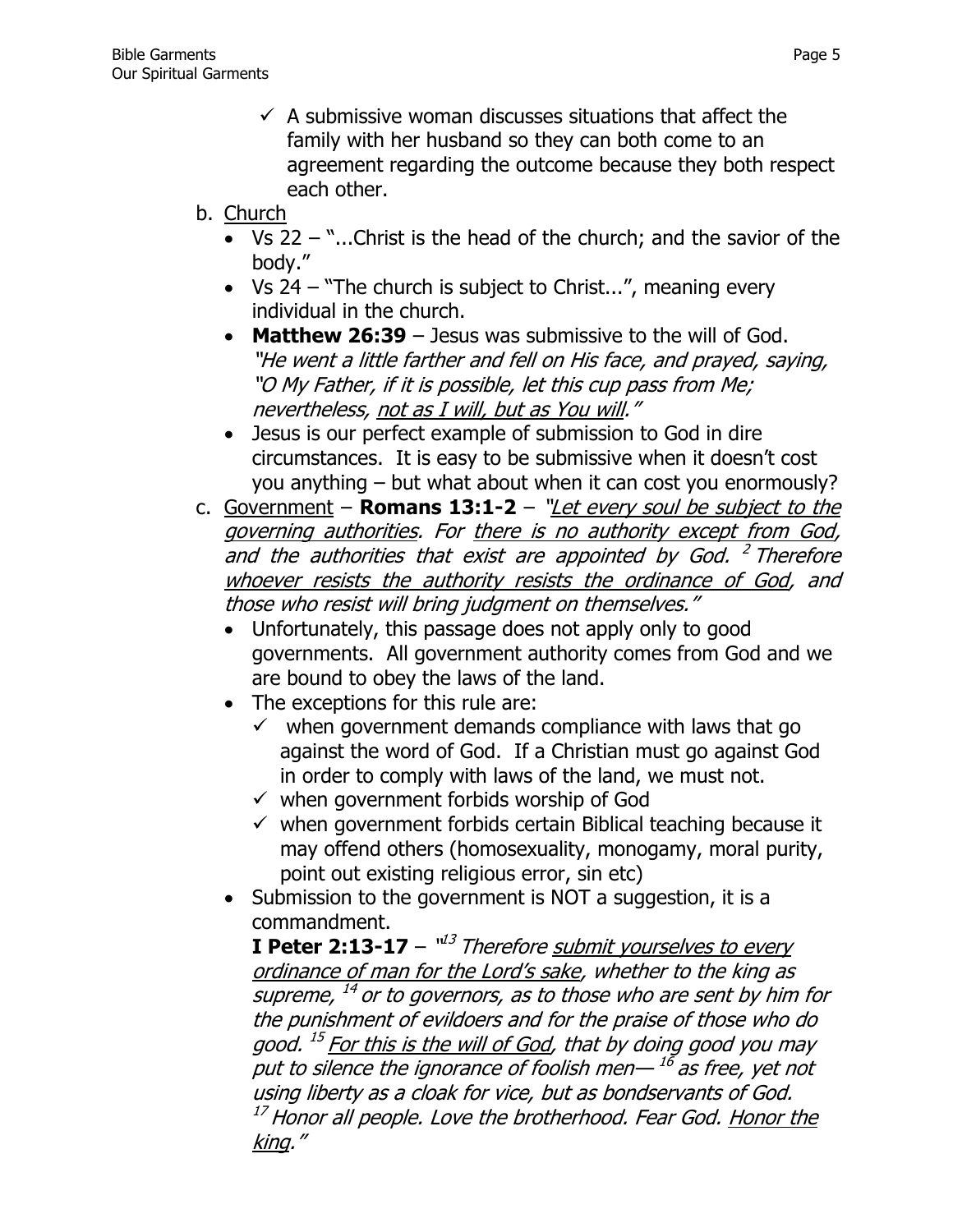- Many parents fail to teach their children to respect authority outside the home. This has resulted in several generations of young people who delight in opposing authority of the school, the police, even their jobs.
- d. Submission is the tool that God used to create an orderly society among men on earth.
	- If we do not learn the everyday lessons about submission, chances are we will never fully understand submission to God.
	- Learning submission begins with infants and continues until death.
	- We don't do our children any favors if we fail to teach them the simple facts about the "line of authority" which begins with parents and ends with God.
- C. RIGHTEOUSNESS This is the goal every Christian should be aiming for in their daily lives.

**Isaiah 61:10** – "I will greatly rejoice in the LORD, My soul shall be joyful in my God; for He has clothed me with the garments of salvation, He has covered me with the robe of righteousness..."

This verse confirms an obvious fact, which is, that one cannot have righteousness without having salvation first.

- 1. Salvation reconciles us to God and righteousness then depends upon what we do once we have salvation.
- 2. Paul defines the source of the righteousness we seek:

**Philippians 3:8-9** – <sup>18</sup> Yet indeed I also count all things loss for the excellence of the knowledge of Christ Jesus my Lord, for whom I have suffered the loss of all things, and count them as rubbish, that I may gain Christ<sup>9</sup> and be found in Him, not having my own righteousness, which is from the law, but that which is through faith in Christ, the righteousness which is from God by faith"

- a. We learned in our study of the book of Romans that "faith" does not simply mean "believing with your mind". James confirms that also. **James 2:19** – "You believe that there is one God. You do well. Even the demons believe—and tremble!"
- b. True faith compels one to ACT on that faith by obedience to the word of God.
- c. We see that "active faith" emphasized in **Hebrews 11** where all of the heroes of the faith were counted as righteous because their faith compelled them to ACT upon God's word:
	- Vs 4 "By faith Abel offered to God a more excellent sacrifice than Cain, through which he obtained witness that he was righteous, God testifying of his gifts; and through it he being dead still speaks."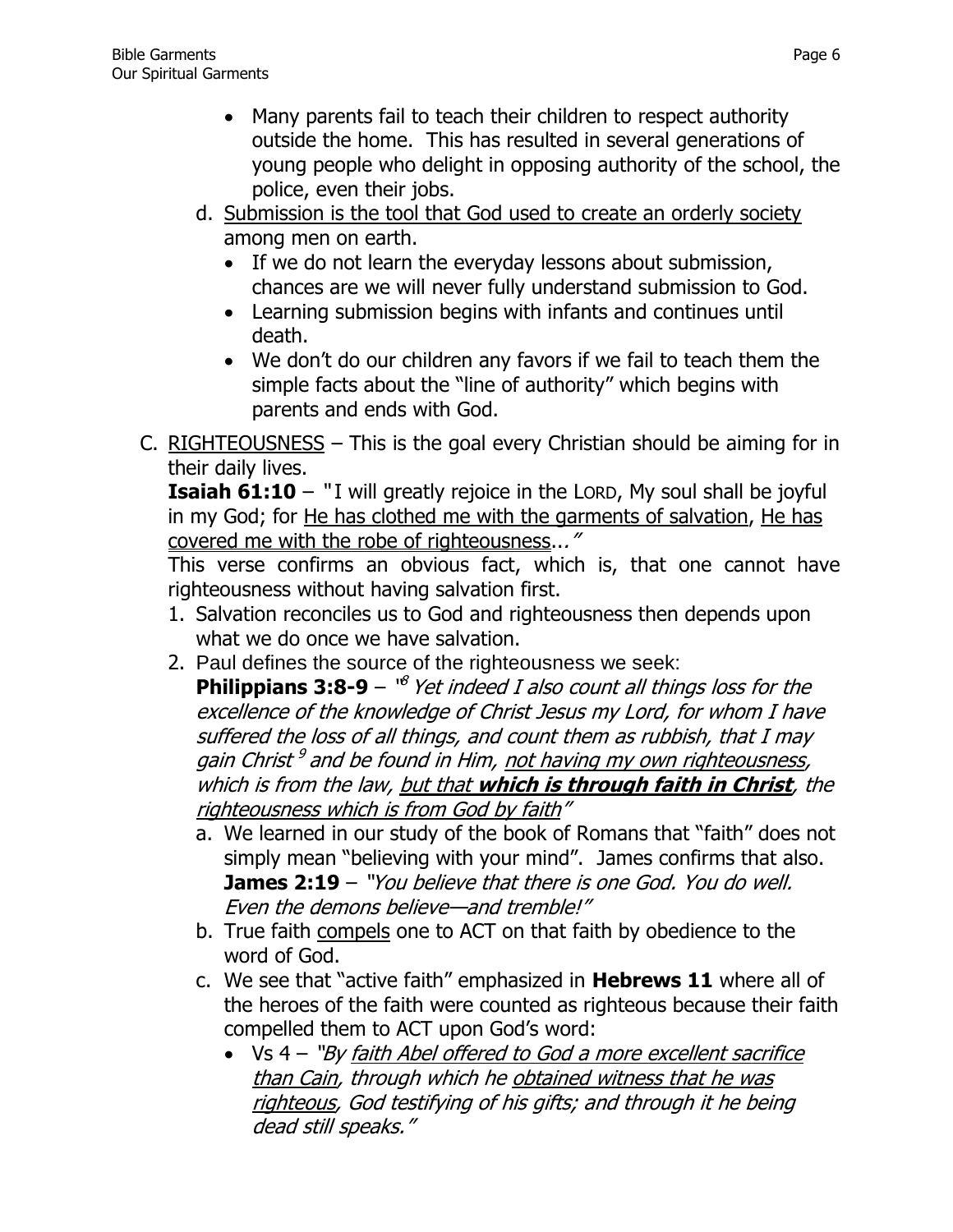- $Vs 7 "By faith Noah, being divisible by warned of things not yet$ seen, moved with godly fear, prepared an ark for the saving of his household, by which he condemned the world and became heir of the righteousness which is according to faith."
- Vs 8 "<sup>17</sup> By faith Abraham, when he was tested, offered up Isaac, and he who had received the promises offered up his only begotten son, <sup>18</sup> of whom it was said, "In Isaac your seed shall be called,"<sup>19</sup> concluding that God was able to raise him up, even from the dead, from which he also received him in a figurative sense."
- 3. We must understand that we do not gain righteousness through our own "good works", even though good works are a necessary part of the Christian life.
	- a. **Titus 3:4-6** "*<sup>4</sup> But when the kindness and the love of God our* Savior toward man appeared, <sup>5</sup> not by works of righteousness which we have done, but according to His mercy He saved us, through the washing of regeneration and renewing of the Holy Spirit, <sup>6</sup> whom He poured out on us abundantly through Jesus Christ our Savior, <sup>7</sup> that having been justified by His grace we should become heirs according to the hope of eternal life. <sup>8</sup> This is a faithful saying, and these things I want you to affirm constantly, that those who have believed in God should be careful to maintain good works. These things are good and profitable to men."
	- b. We must practice righteousness in our daily lives in an effort to be like Jesus Christ.

**[1 John 3:7](http://www.biblegateway.com/passage/?search=1%20John+3:7&version=NKJV)** – "Little children, let no one deceive you. He who practices righteousness is righteous, just as He is righteous."

- c. We receive blessings today because we "practice righteousness". **[1 Peter 3:12](http://www.biblegateway.com/passage/?search=1%20Peter+3:12&version=NKJV)** – "For the eyes of the Lord are on the righteous, And His ears are open to their prayers; But the face of the Lord is against those who do evil."
- d. One who continues to practice righteousness will finally be rewarded beyond all imagination when Jesus comes to collect His bride from the earth.

**Revelation 19:7-9**  $\sqrt[n]{}$  *Let us be glad and rejoice and give Him* glory, for the marriage of the Lamb has come, and His wife has <u>made herself ready</u>." <sup>8</sup> And to her it was granted to be <u>arrayed in</u> fine linen, clean and bright, for the fine linen is the righteous acts of the saints."

4. KNOWLEDGE – Without proper nourishment the physical body becomes weak and sick. Without proper spiritual food our spirits become weak and sick.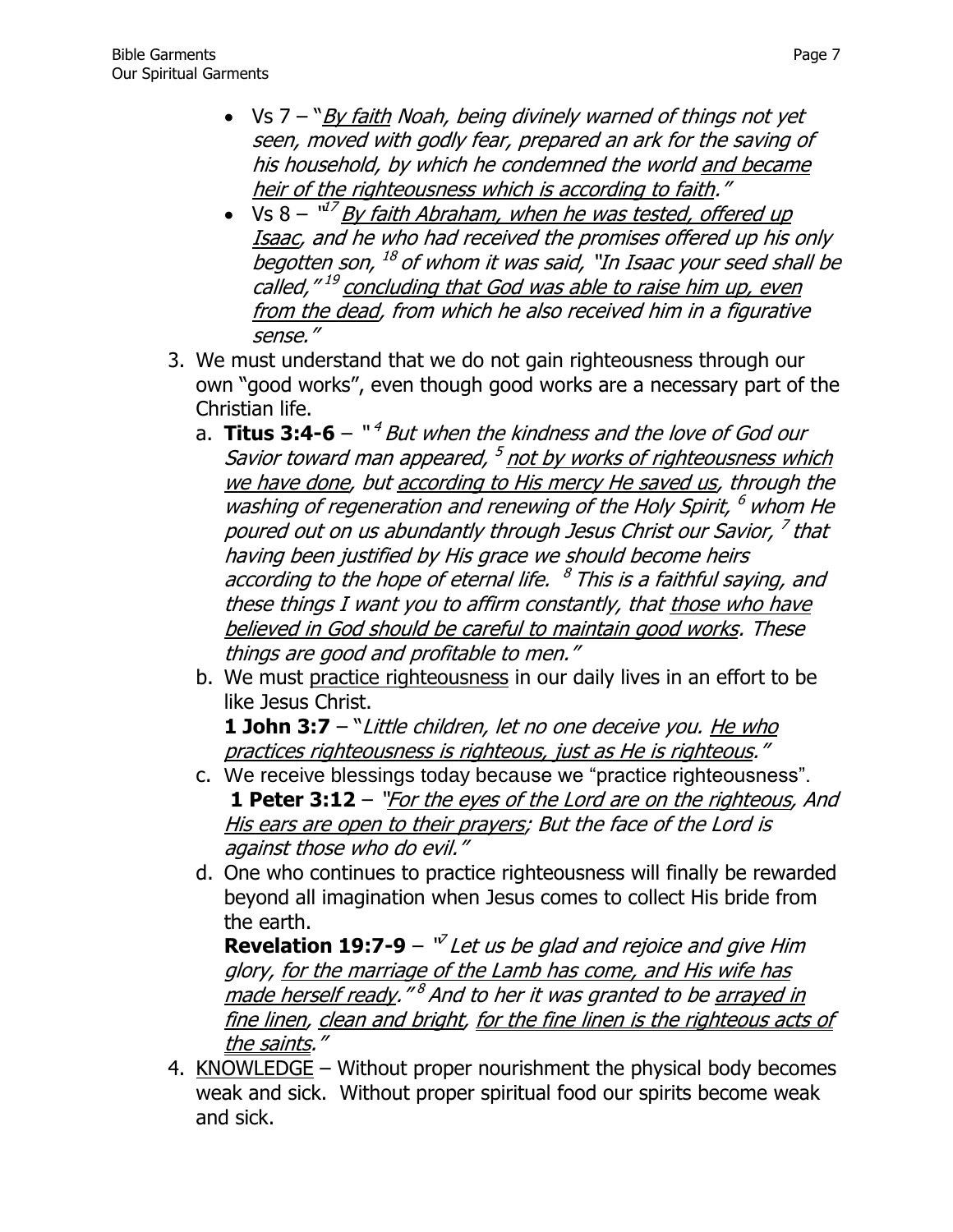- a. This has been true since God first gave the written Law of Moses. **[Hosea 4:6](http://www.biblegateway.com/passage/?search=Hosea+4:6&version=NKJV)** – "My people are destroyed for lack of knowledge."
- b. Many in the world today consider themselves "knowledgeable" and highly educated about almost everything. But few are truly knowledgeable about God's word in truth.

**[Proverbs 1:7](http://www.biblegateway.com/passage/?search=Proverbs+1:7&version=NKJV)** – "The fear of the Lord is the beginning of knowledge, But fools despise wisdom and instruction."

c. Gaining knowledge of God's word is an ever increasing project. If we lose our zeal for finding only the truth of the Bible, we will also lose our zeal for God.

**Colossians 1:10** – " that you may walk worthy of the Lord, fully pleasing Him, being fruitful in every good work and increasing in the knowledge of God;"

## **IV. The Faith We Receive From Hearing The Gospel Is INTENDED To Cause Us A Transformation Which Produces Christ-likeness, Righteousness And Completeness In Our Hearts.**

- A. This transformation is one that we must commit ourselves to:
	- 1. **Romans 12:1-2** "I beseech you therefore, brethren, by the mercies of God, that you present your bodies a living sacrifice, holy, acceptable to God, which is your reasonable service. <sup>2</sup> And do not be conformed to this world, but be transformed by the renewing of your mind, that you may prove what is that good and acceptable and perfect will of God."
	- 2. Remember, we are NOT the same person we were before becoming a Christian. We must make every effort to develop the new person into a likeness of Christ.

**Ephesians 4:23-24** – "...be renewed in the spirit of your mind, and that you put on the new man which was created according to God, in true righteousness and holiness."

- 3. We must learn to seek higher things. **Colossians 3:1-3** – "<sup>1</sup>If then you were raised with Christ, seek those things which are above, where Christ is, sitting at the right hand of God. <sup>2</sup> Set your mind on things above, not on things on the earth. <sup>3</sup> For you died, and your life is hidden with Christ in God."
- 4. We must add better things to our lives. **2 Peter 1:5-8** – "giving all diligence, add to your faith virtue, to virtue knowledge, <sup>6</sup> to knowledge self-control, to self-control <u>perseverance</u>, to perseverance godliness, <sup>7</sup> to godliness brotherly kindness, and to brotherly kindness love. <sup>8</sup> For if these things are yours and abound, you will be neither barren nor unfruitful in the knowledge of our Lord Jesus Christ."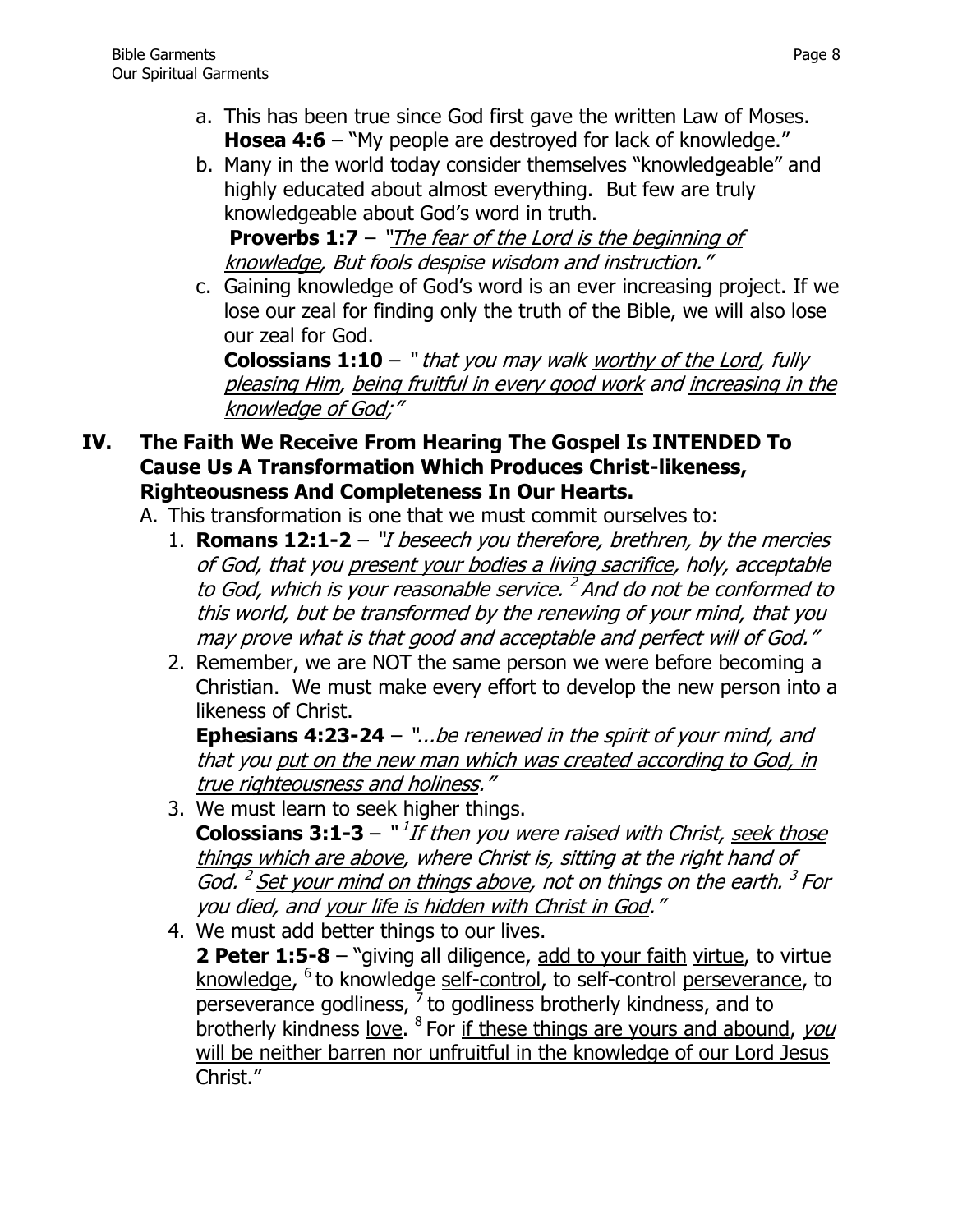5. We must produce fruit.

**Ephesians 5:21** – "<sup>22</sup> But <u>the fruit of the Spirit</u> is <u>love</u>, joy, peace, longsuffering, <u>kindness</u>, goodness, faithfulness, <sup>23</sup> gentleness, selfcontrol. Against such there is no law."

- 6. We must meditate on better things. **Philippians 4:8** – "Finally, brethren, whatever things are true, whatever things are noble, whatever things are just, whatever things are pure, whatever things are lovely, whatever things are of good report, if *there is* any virtue and if *there is* anything praiseworthy meditate on these things."
- B. It takes effort on our part to develop the mind of Christ. It is not a miraculous gift we are given when we become a "babe" in Christ.
	- 1. A good beginning is to remember that Christ came as a servant to others and we must have the spirit of servant-hood as well. **Philippians 2:5-8** – "<sup>5</sup> Let this mind be in you which was also in Christ <u>Jesus</u>, <sup>6</sup> who, being in the form of God, did not consider it robbery to be equal with God,<sup>7</sup> but made Himself of no reputation, taking the form of a bondservant, and <u>coming in the likeness of men</u>. <sup>8</sup> And being found in appearance as a man, He humbled Himself and became obedient to the point of death, even the death of the cross."
	- 2. It is not in the fleshly nature to strive for these things:
		- a. We like being recognized for our good work.
		- b. Servants are not valued in society, and few would aspire to become a "bondservant", which indicates that we are not only servants, but also indebted to our master.
		- c. Jesus willingly gave up his true position as "equal with God" in order to live on earth in the form of an ordinary man. That is a sacrifice that I don't think we can truly comprehend.
		- d. Few people are willing to let their highest accomplishments be forgotten so that they could take a take on a lowly, menial position.
	- 3. The best tools we have to help us accomplish these goals is the word of Christ and the encouragement of our Christian brothers and sisters. **[Colossians 3:16](http://www.biblegateway.com/passage/?search=Colossians+3:16&version=NKJV)** – "Let the word of Christ dwell in you richly in all wisdom, teaching and admonishing one another in psalms and hymns and spiritual songs, singing with grace in your hearts to the Lord."

**CONCLUSION:** When we see all of this information gathered together and realize that there is much work to be done to transform ourselves into the Christ-like people that we so much want to be – it can seem an impossible task. We must not be discouraged by that thought, but rather accept that it can only be accomplished one day at a time. However, there are some things we can do to help us stay focused:

1. Write down some specific goals for ourselves: short term goals that will be accomplished fairly soon, and some long term goals that will be ongoing throughout our lives. The list will also be encouragement when we can see our progress and growth in these areas.